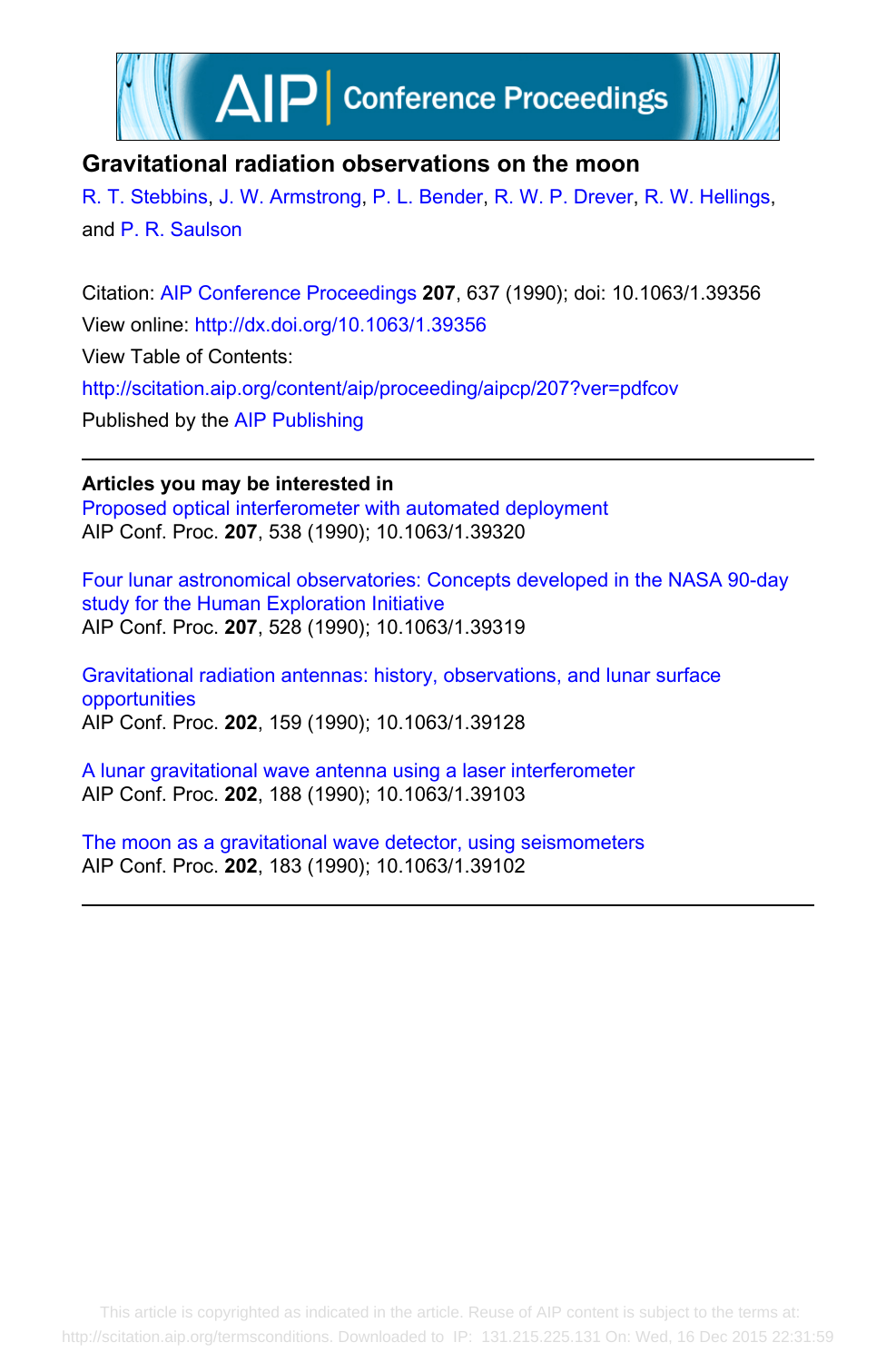#### GRAVITATIONAL RADIATION OBSERVATIONS ON THE MOON

R. T. Stebbins, a J. W. Armstrong, b P. L. Bender, a, d R. W. P. Drever,  $c$  R. W. Hellings,  $b$  and P. R. Saulson<sup>a</sup>

#### ABSTRACT

A Laser-lnterferometer Gravitational-Wave Observatory (LIGO) is planned for operation in the United States, with two antennas separated by several thousand kilometers. Each antenna would incorporate laser interferometers with 4 km arm lengths, operating in vacuum. The frequency range covered initially would be from a few tens of Hz to a few kHz, with possible extension to lower frequencies later. Similar systems are likely to be constructed in Europe, and there is a possibility of at least one system in Asia or Australia. It will be possible to determine the direction to a gravitational wave source by measuring the difference in the arrival times at the various antennas for burst signals or the phase difference for short duration nearly periodic signals. The addition of an antenna on the Moon, operating in support of the Earth-based antennas, would improve the angular resolution for burst signals by about a factor 50 in the plane containing the source, the Moon, and the Earth. This would be of major importance in studies of gravitational wave sources. There is also a possibility of somewhat lower noise at frequencies near I Hz for a lunar gravitational wave antenna, because of lower gravity gradient noise and microseismic noise on the Moon. However, for frequencies near 0.1 Hz and below, a  $10<sup>7</sup>$  km laser gravitational wave antenna in solar orbit would be much more sensitive.

#### INTRODUCTION

Major benefits to gravitational wave astronomy are possible from the addition of a low-mass laser gravitational wave antenna on the Moon to an Earth-based antenna network. The general field of gravitational wave astronomy, plans for terrestrial laser antennas, and progress so far have been reviewed recently by Thorne,  $1$  Hough<sup>2</sup> and others.3-6 If present efforts proceed in a timely fashion, the prospects appear good for initial operation of about four antennas with 3 or 4 km arm lengths within the next 5 or 6 years. Rapid further improvements in sensitivity are likely over the following few years as better laser systems, more efficient optical recycling methods, and other improvements are implemented. Thus we expect that many gravitational wave signals will have been observed by multiple antennas on the Earth soon after the year 2000.

Two types of gravitational wave sources<sup>1</sup> which are likely to be observed are the coalescence of neutron star binaries and supernova explosions. However, other types of sources also may well be found. One of these is the coalescence of black hole-neutron star and black

ajILA, Box 440, University of Colorado, Boulder, CO 80309 bjet Propulsion Laboratory, Pasadena, CA 91109 CCalifornia Institute of Technology, 130-33, Pasadena, CA 91125 <sup>d</sup>Staff Member, Quantum Physics Division, National Institute of Standards and Technology

© 199o American Institute of Physics 637

 This article is copyrighted as indicated in the article. Reuse of AIP content is subject to the terms at: http://scitation.aip.org/termsconditions. Downloaded to IP: 131.215.225.131 On: Wed, 16 Dec 2015 22:31:59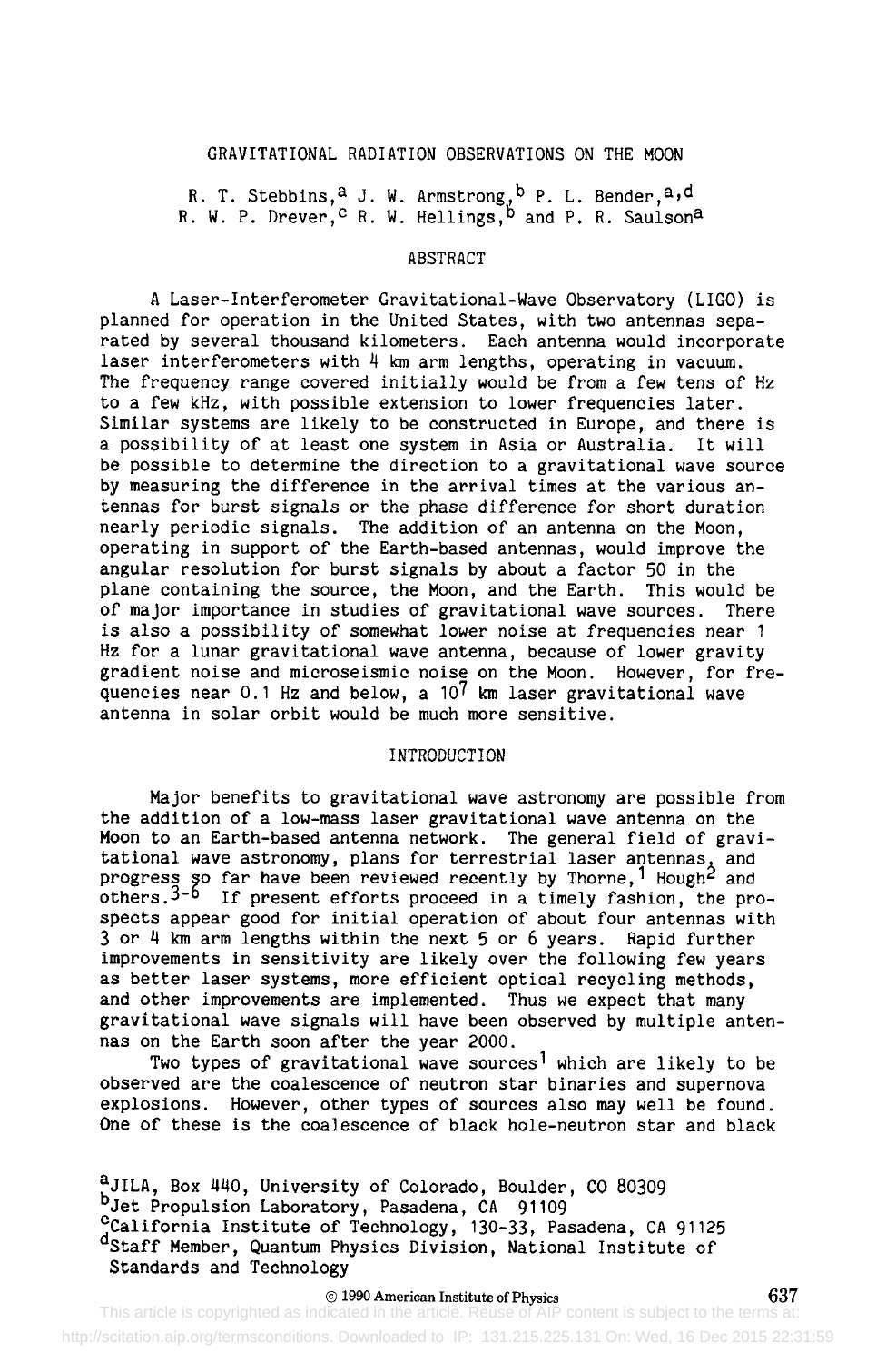hole-black hole binaries, which could be distinguished easily from neutron star binary coalescence by the rate of change of the observed frequency and the final frequency. Information on the number of such objects would help in understanding star formation and evolution processes. Also, surface distortion waves in neutron stars induced by accretion disk material during the spin-up process may be observed.

For all of the above types of sources, improved information on the location of the sources would be of major importance. The directional information obtainable from a number of antennas at different locations on the Earth has been investigated in detail by Gursel and Tinto.<sup>7</sup> For moderate signal-to-noise ratios, an angular resolution of a degree or better will be achieved at a frequency of a few hundred Hz. However, adding an antenna on the Moon can give roughly a factor 50 better angular resolution in the plane containing the source, the Earth, and the Moon for bursts or short duration periodic signals. For signals which recur several times over a period of a week or more and are away from the ecliptic, the accuracy of both coordinates can be improved. The additional accuracy in angular positions which can be obtained with a lunar antenna thus appears to be of high value in studies of gravitational wave sources.

The development of gravitational wave antennas based on laser interferometers has advanced to the point where prototypes are in operation, detailed engineering of full-scale ground-based instruments has begun, and an initial conceptual design of a space-based instrument has been made. The method of operation of such antennas will be described briefly in the next section. This will be followed by a review of the seismic noise background on the lunar surface and a description of design parameters for a possible lunar gravitational wave antenna. Finally, the expected sensitivity will be discussed, and conclusions given concerning the development of a lunar antenna.

The general conclusions in this paper are similar to those in an earlier paper by Stebbins and Bender.<sup>8</sup> However, considerable new material has been added and different estimates of some of the lunar antenna parameters are used. Some corrections also have been made.

#### GRAVITATIONAL WAVE OBSERVATORIES

Gravitational wave interferometers<sup>1</sup> detect the very faint strain induced by a passing wave through the interferometric comparison of the lengths of two arms oriented at right angles (Fig. I). The ends of the arms are defined by test masses, inertially suspended, carrying the interferometer optics. A gravitational wave, impinging from above, causes the arms to expand and contract out of phase, thereby producing a shifting fringe pattern. The crux of the matter is the elimination or reduction of all other causes of apparent differential length change. Since the gravitational wave strain amplitude may be only as large as, say, a few times  $10^{-21}$  at 1 kHz for the coalescence of a neutron star binary 10 Mpc away, the experimentalist needs to be concerned with spurious accelerations like seismic or thermal noise, and measurement noise, such as shot noise.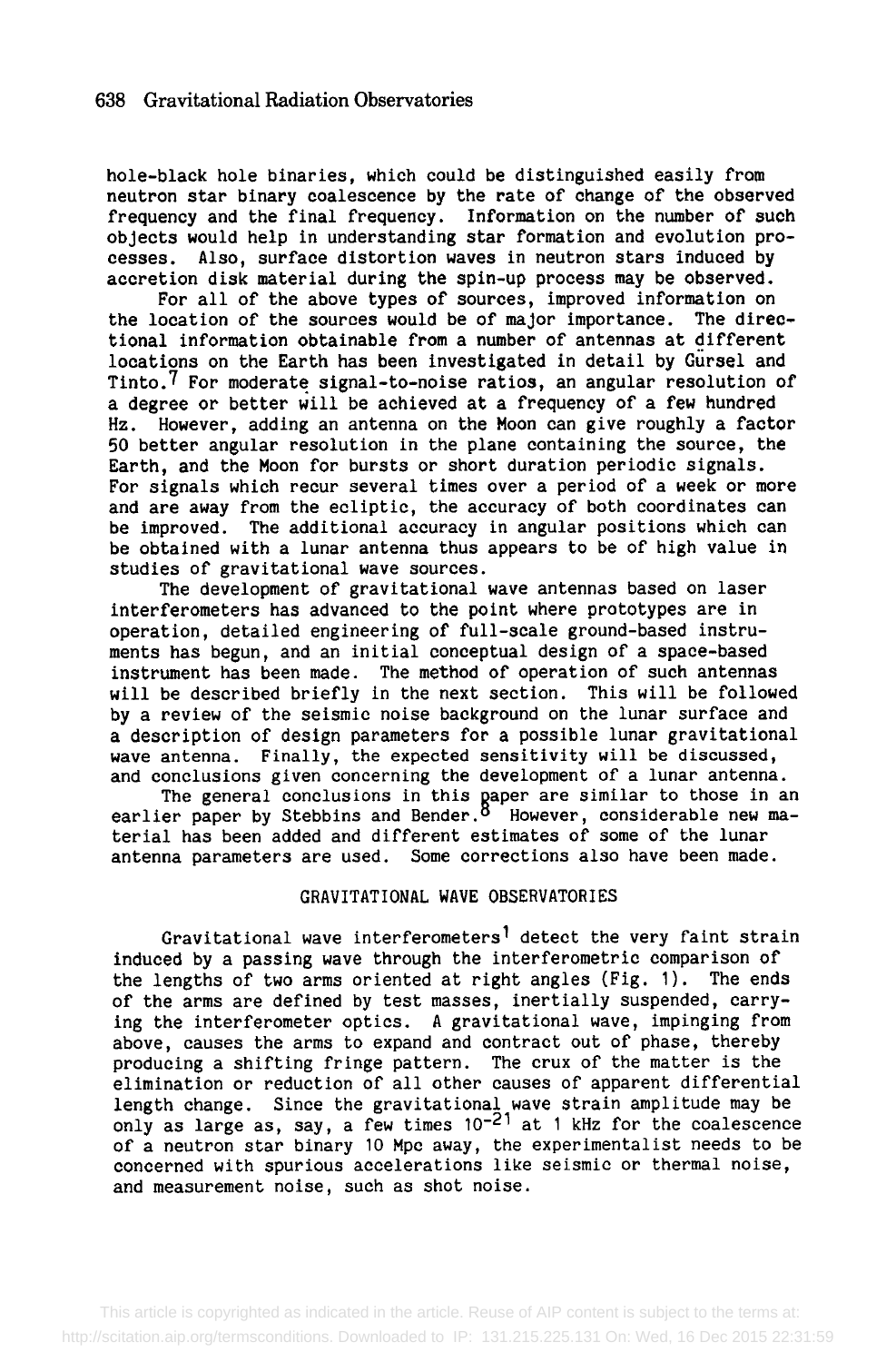

Fig. I. A schematic representation of a gravitational wave interferometer. Laser light is fed to two Fabry-Perot cavities by a single beamsplitter. A gravitational wave traveling perpendicular to the plane of the detector will cause the arm lengths to change out of phase. Its passage is detected by a time varying fringe pattern.

The noise budget for terrestrial and lunar interferometers is dominated by the photon shot noise, the thermal noise in the suspension of the test masses, ground motion {i.e. seismic noise), the gravity gradient noise (the spurious acceleration of the test masses induced by gravitational coupling to moving masses nearby), fluctuating radiation pressure force on the test masses, and the uncertainty principle limitation. It is important to note that the last three of these noise sources are associated wlth the endpoints of the interferometer, whereas the response is dependent on the length of the interferometer. The photon shot noise is proportional to the square root of the length for a broadband light recycling interferometer. Overall, the signal-to-noise ratio increases with the length of the interferometer, until the light storage time becomes comparable with the gravitational wave period.

The proposed spaceborne interferometer<sup>9,10</sup> is different from the terrestrial and lunar versions in that the test masses bearing the optics are in nearly drag-free chambers within three different spacecraft. The three spacecraft are put into solar orbits with one year period so that they maintain a relatively constant separation. The current proposal<sup>11</sup> is to have the cluster of spacecraft located near the L-5 point of the Earth-sun system, with separations of about  $10^7$  km.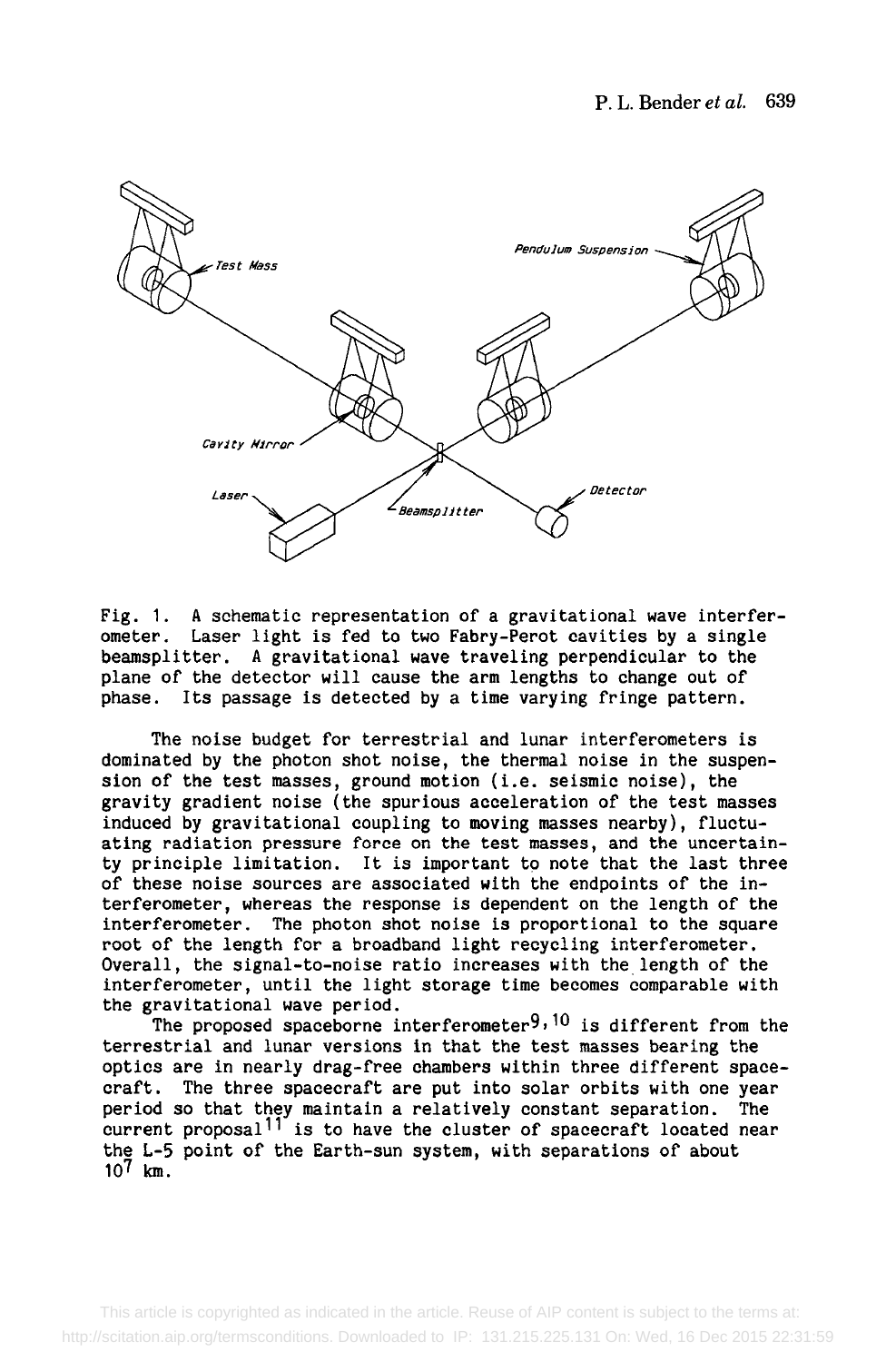### **LUNAR SEISMIC NOISE BACKGROUND**

The seismicity of the Moon has been measured by geophysical experiments placed on the lunar surface by the four Apollo landers. The results are summarized by Lammlein,  $12^{6}$  with important additional information in Goins et al.<sup>13</sup> The Apollo data are dominated by discrete seismic events lasting 30 minutes to 2 hours because of trapping of the waves in a shallow layer near the surface. There were about 1000 events per year. The rate of events varied at the four Apollo stations by nearly a factor of 5. The Apollo 12 site was quietest, probably because of its shallow regolith (2-4 m).

The lunar seismic events can be divided into four classes: (I) Small moonquakes, occurring at great depths, are triggered by tidal forces. Ninety percent of all deep seismic events had characteristic traces which identified their foci of origin. Most of the remainder were too weak to be traced. (2) Large moonquakes occur near the surface, but happen only a few times per year. (3) Meteoroids impact on the surface. These rare events can be one hundred times larger than the average deep moonquake and can last up to  $4-5$  hours.  $(4)$  Small high frequency signals are attributed to thermoelastic stresses in equipment left at the site, small meteoroid impacts within 10 km and micromoonquakes close to the seismograph stations. The micromoonquakes began two days after sunrise and decrease rapidly after sunset. They are thought to originate with thermally induced cracking or movement of rocks or with soil motion on slopes.

The deep moonquakes, the surface moonquakes, and the meteroid impacts all have signatures which allow them to be identified by seismometers at the site and vetoed out of the gravitational wave data. Even the weaker moonquakes could be traced with more sensitive seismographs, so long as they are separated in time. But, if we extrapolate the results from Fig. 30 in Ref. 12, the smallest moonquake signals become so numerous that they constitute a seismic background at an rms displacement spectral density of  $1 \times 10^{-11}$  m//Hz. However, it should be remembered that the extrapolation to lower amplitude disturbances could either overestimate or underestimate the actual background level.

The spectrum of the observed moonquake signals is essentially flat from the bottom of the bandwidth of the Apollo long-period instruments at 0.25 to I Hz. By contrast, the terrestrial background at moderately quiet sites is about 100 times greater in amplitude at I Hz and rises rapidly toward the low end of the Apollo band. The lunar seismic level for deep moonquakes decreases roughly as the inverse square of the frequency at higher frequencies, as it does for the Earth. However, the less frequent shallow moonquakes have substantial amplitudes up to at least 10 Hz.

In deciding how much seismic attenuation is needed for a lunar gravitational wave antenna, the question to be answered is what frequency of interruptions in acquiring data is acceptable. From Fig. 30 in Ref. 12, it appears that disturbances will exceed  $1 \times$  $10^{-10}$  m/Hz<sup>0.5</sup> roughly once a day and  $1 \times 10^{-9}$  m/Hz<sup>0.5</sup> once a month because of meteroid impacts or large shallow moonquakes. Since events last roughly 30 min to 2 hours, but a shorter time at close to maximum amplitude, a design disturbance level somewhere in the range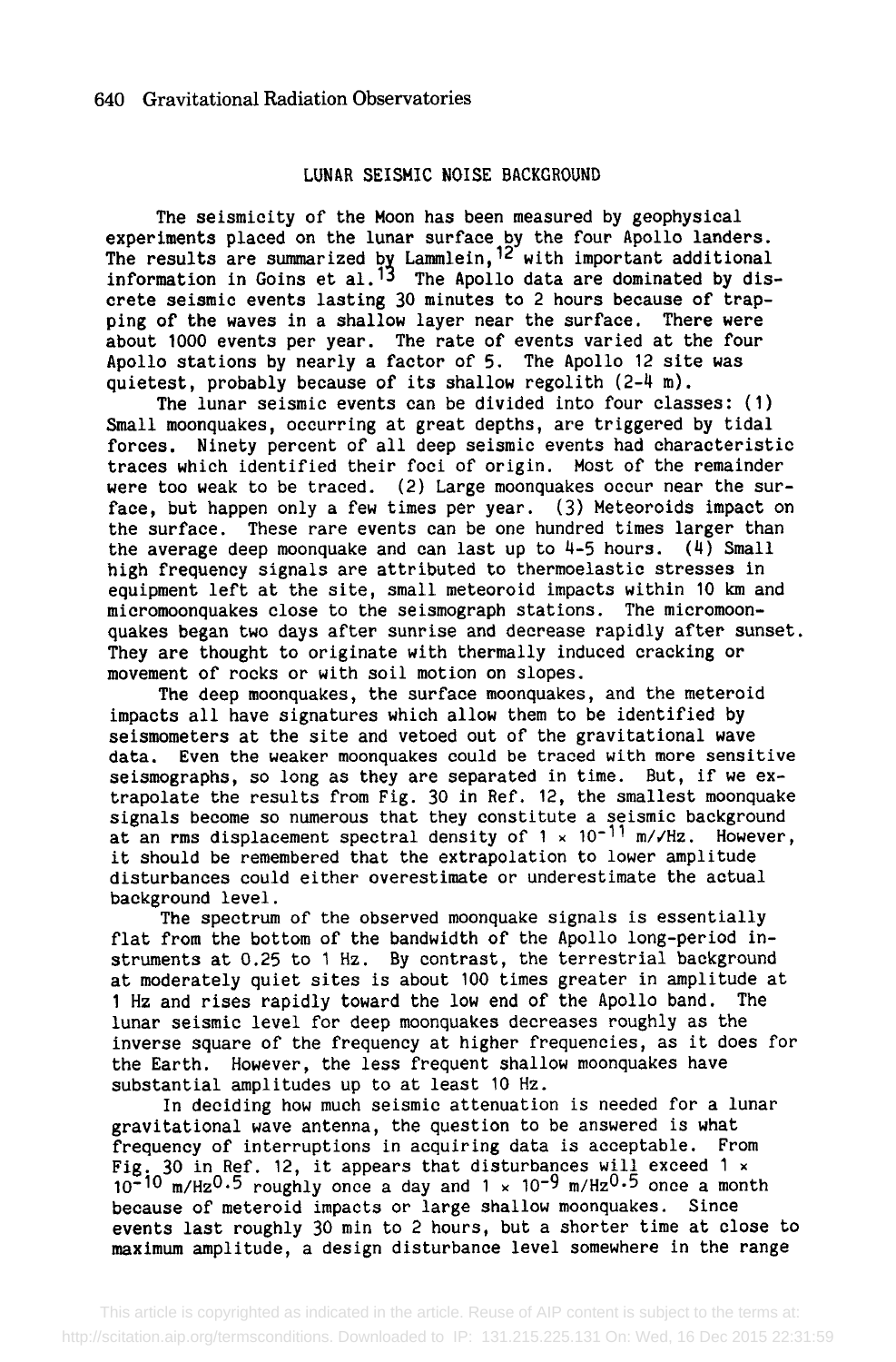$1 \times 10^{-10}$  to  $1 \times 10^{-9}$  m/Hz<sup>0.5</sup> for up to 10 Hz would be reasonable. We will use the higher level in this paper.

#### **LUNAR GRAVITATIONAL WAVE ANTENNA**

An important consideration for a laser gravitational wave antenna to go on the Moon at an early date is to keep the mass as low as possible. For this reason, some of our design parameters for a lunar antenna are substantially different from those for ground-based antennas. However, a number of our choices are similar to those of the Caltech-MIT Project for the Laser-lnterferometer Gravitational Wave Observatory (LIGO), which has looked at advanced designs for terrestrial instruments.

Another significant requirement is to minimize the amount of travel time necessary outside the lunar base to set up the antenna and to maintain it. For this reason, we assume an interferometer arm length of 5 km. However, when vehicles suitable for travel over large distances become available, baselines 10 times this long could be considered. In this case, a site with elevations for the end points 200 meters higher than the terrain in between would be required.

In the absence of a lunar atmosphere, no buried vacuum pipe between the end mirrors is needed, eliminating the costliest part of a terrestrial interferometer. However, because of the 300 K range in the surface temperature, thermal stability will be a major factor in the instrument design. The end stations will be insulated from incident sunlight, probably using a combination of locally derived materials and insulating blankets, and the ends of the ground paths beneath the laser beams may need to be shaded. The optical layout probably would follow that of the initial LIGO design, with the two Fabry-Perot cavities fed from a common beamsplitter, and with light recycling. The end mirrors would have a reflectivity suitable for containing up to  $10^4$  bounces in each arm, or a 20 msec storage time.

At frequencies above roughly 30 Hz, the main noise source for both the lunar and terrestrial antennas will be photon shot noise. The light recycling is taken to be adjusted for optimum sensitivity at 300 Hz. As an example, the light level assumed by Thorne<sup>1</sup> for an advanced terrestrial detector is 100 W of detected power. We assume about 10 W for the lunar antenna, mainly because of time lags for implementing new developments on the Moon and more concern about the lifetimes of the lasers and of critical optical elements. The noise level would then be a factor 3 worse than for a terrestrial antenna in this frequency range.

The most important noise source for a lunar antenna at frequencies up to about 30 Hz is likely to be thermal noise in the final pendulum supports for the mirror masses. Inelastic dissipation in the flexing wire of the pendulum supporting the test masses causes kT noise. The rms displacement amplitude spectral density of the thermal noise for an oscillator with velocity damping is given by<sup>4</sup>:

 $(4kT\omega_0/mQ\omega^4)^{0.5}$ ,  $\omega \gg \omega_0$ 

## where k is the Boltzmann constant, T is the temperature,  $\omega_0$  is the

 This article is copyrighted as indicated in the article. Reuse of AIP content is subject to the terms at: http://scitation.aip.org/termsconditions. Downloaded to IP: 131.215.225.131 On: Wed, 16 Dec 2015 22:31:59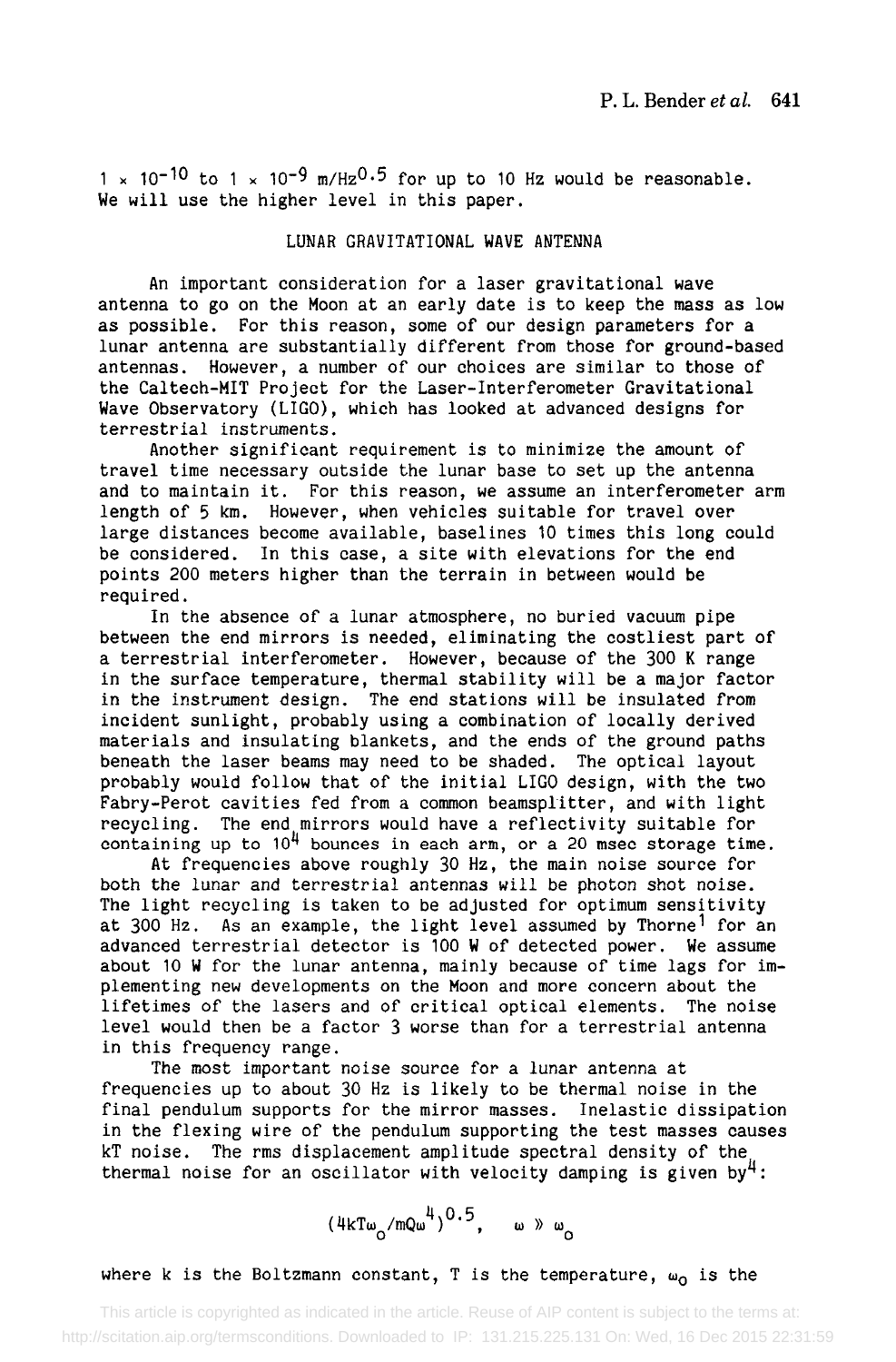natural resonant frequency of the suspension, m is the mass, Q is the quality factor of the material, and u is the working frequency. Although much larger masses will be used in terrestrial antennas, we assume a mass of 30 kg for each Fabry-Perot cavity mirror. The pendulum frequency is taken to be 0.3 Hz, corresponding to a pendulum length of 0.4 meters.

Definite information on the maximum achievable Q for different types of wires which might be used in the final pendulums is not yet available. Early measurements  $14$  gave a lower bound of  $10<sup>7</sup>$  for a pendulum mass of less than a kg and I see period. However, it appears likely that considerably higher products of m and Q will be achievable with careful design and with the optimum choice of wire material. We will use a value of  $1 \times 10^9$  for a 30 kg load, subject to verification by laboratory experiments which could be done in the next few years, and assume here that the temperature is 300 K. The thermal noise level is then  $2.6 \times 10^{-17}$  (1 Hz/f)<sup>2</sup> m/Hz<sup>0.5</sup> above 0.3 Hz.

As in the LIGO design, there will be a secondary interferometer servoing the support points of the final mirror suspensions together so that both arms experience the same seismic input to a high degree. To the extent that the main suspensions' response can be made identical, the seismic input will not disturb the measurements since it will be common-mode in both arms. This should provide an additional isolation factor of perhaps 0.001.

Even with the use of the support point interferometer and servo system, plus the low seismic noise level on the Moon, further seismic isolation must be provided. The reason is to reduce the common mode motion of the support points to acceptable levels. In practice, this must be done for all 6 degrees of freedom of the support point motions in order to avoid the effects of cross-coupling between modes.

The first stage of isolation for the support points can be passive. However, the amount of passive isolation will be limited by weight constraints, so active isolation also will be important. To keep the antenna as compact and as light as possible, we assume twostage active isolation systems would be used for each support point, with open-loop frequencies of about I Hz for the individual sensors and closed-loop frequencies of 0.03 Hz for the system.

The thermal noise in the sensors also must be considered. Since tilts, vertical motion, and rotation about the vertical must be sensed, as well as horizontal displacements, the thermal noise levels in a number of the sensors will be much higher than for simple pendulums. We will take the thermal noise level of 2 x 10<sup>-14</sup> (1 Hz/f)<sup>2</sup>  $m/Hz^{0.5}$  above 1 Hz and 2 x 10<sup>-14</sup> m/Hz<sup>0.5</sup> at lower frequencies for the common-mode displacement of support points for the interferometers, which corresponds roughly to Q's of about  $10^5$  for the sensors. Isolation systems of this kind, but with closed loop frequencies of about 0.1Hz, have been suggested for use in separate 1-30 Hz antennas for terrestrial gravitational wave observatories. 15

The main parameters for the lunar gravitational wave antenna are summarized in Table I. Based on the type of antenna discussed above, the photon shot noise, the seismic background noise, and the thermal noise for the final pendulum suspensions are shown in Fig. 2, along with estimates for two other noise sources.

Cosmic rays will impart spurious accelerations to the test masses of a lunar interferometer. For a mass density of 100 kg/m<sup>2</sup>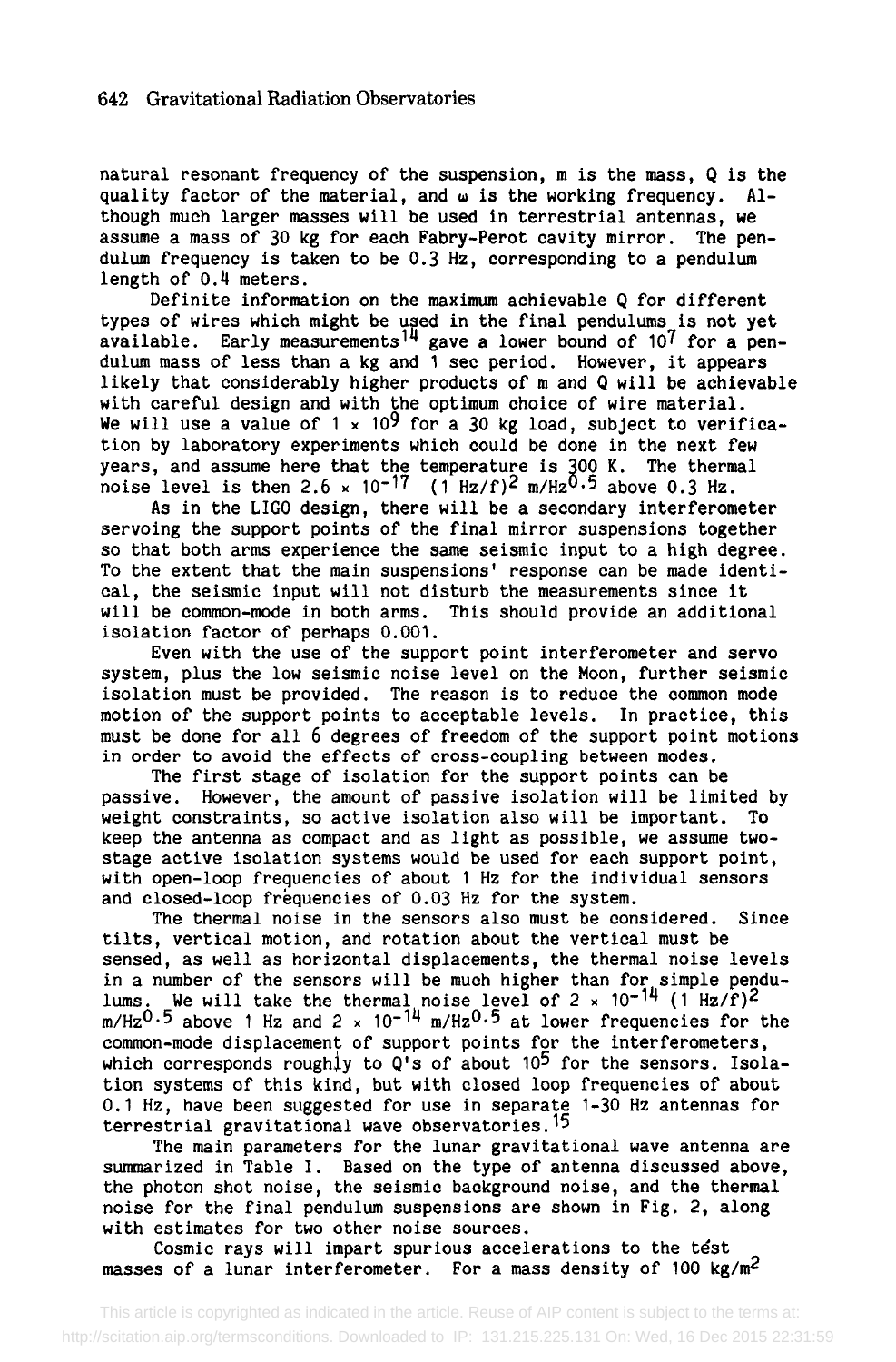Table I. Parameters of a lunar antenna used in the evaluation of the noise budget.

| Antenna Parameters                                                                       |
|------------------------------------------------------------------------------------------|
| Length $-5$ km                                                                           |
| Thermally Insulated End Stations                                                         |
| Fabry-Perot Optics with Light Recycling                                                  |
| Temperature - 300° K                                                                     |
| Suspended Mass - 30 kg                                                                   |
| Main Suspension:                                                                         |
| Resonant Frequency - $0.3$ Hz                                                            |
| $0 - 1 \times 10^{9}$                                                                    |
| Support Servo Isolation Factor - 0.001                                                   |
| Support Point Isolation Systems:                                                         |
| Two Stages                                                                               |
| Six Axes                                                                                 |
| Resonant Frequencies - $0.03$ Hz                                                         |
| Thermal Noise - $2 \times 10^{-14}$ (1 Hz/f) <sup>2</sup> m/Hz <sup>0.5</sup> , f > 1 Hz |

surrounding the test masses, the cutoff for cosmic ray penetration is about 100 MeV. Higher energy cosmic ray protons will typically deposit roughly this amount of energy in the test masses. The resulting white noise acceleration due to the galactic cosmic rays will produce the noise level shown in Fig. 2. This source of noise, not found in terrestrial antennas, does not pose a significant problem. Major solar flares can cause much higher disturbance levels, but would not cause loss of data more than a few days per year.

The gravitational coupling of local mass motions to the test masses is called gravity gradient noise. Seismic waves, trapped in a thin surface layer, may be the main source of this irreducible noise. However, a rough estimate of the effect indicates that it is small (Fig. 2). Note that the gravitational wave interferometer





 This article is copyrighted as indicated in the article. Reuse of AIP content is subject to the terms at: http://scitation.aip.org/termsconditions. Downloaded to IP: 131.215.225.131 On: Wed, 16 Dec 2015 22:31:59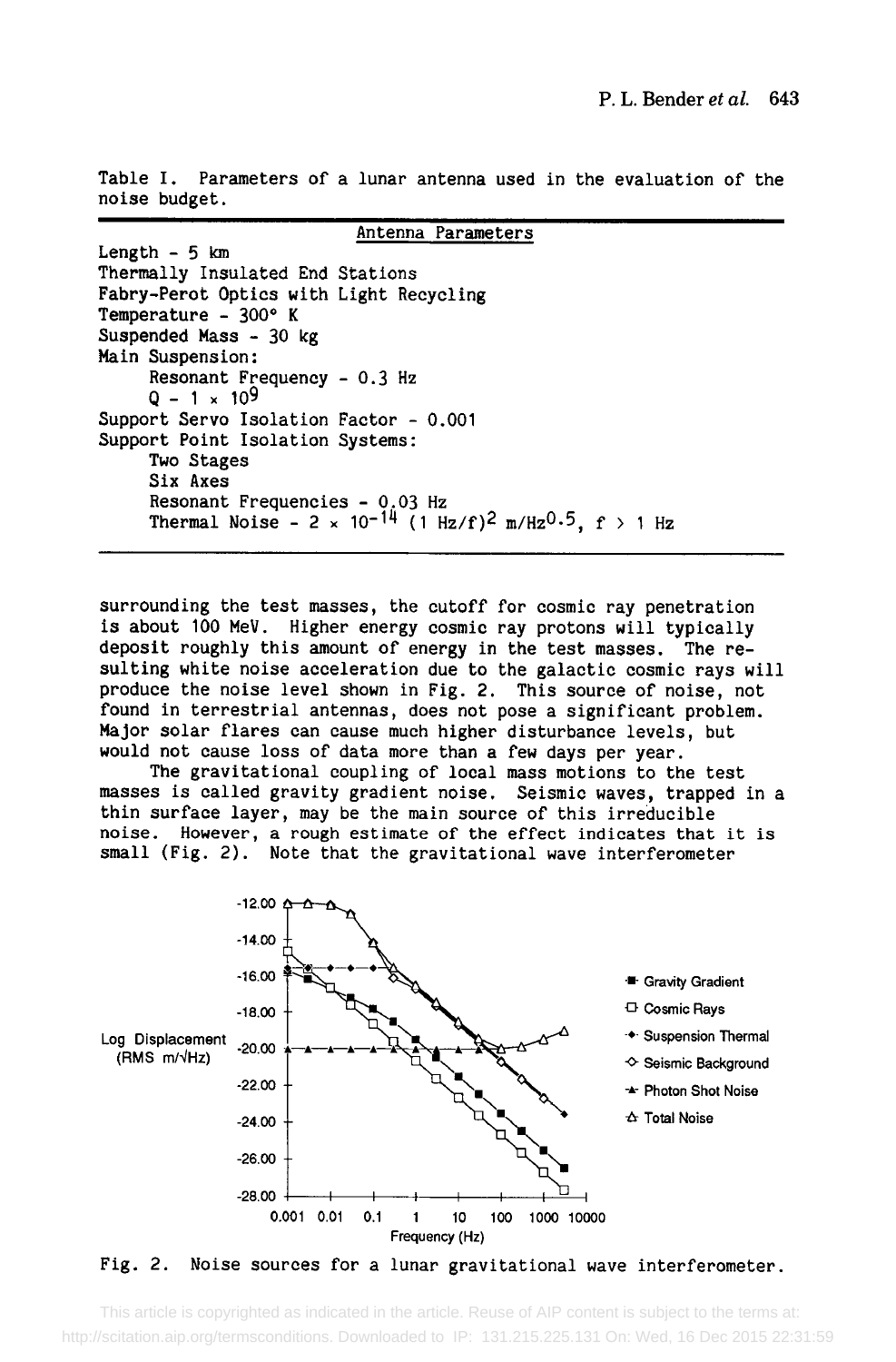would have to be remote enough from the lunar base so that the activities there would not disturb the antenna, whether by gravity gradient noise or by seismic noise.

#### ANTENNA SENSITIVITIES

The estimated sensitivities for observing gravitational waves of spectral amplitude h (in units of  $Hz^{-0.5}$ ) of the different types of antennas are shown in Fig. 3 for frequencies up to 3 kHz. A factor allowing for averaging over source directions and polarization<sup>1</sup> has been included. Also, below the resonance frequency of the final pendulum support for the mirrors, the loss in sensitivity of the antenna is allowed for. It is assumed that active damping is used to minimize the extra antenna noise at resonance.

The curve for the terrestrial antenna is based on the assumption that the seismic isolation can be made sufficient so that other noise sources dgminate. The gravity gradient noise level is taken from Saulson.<sup>16</sup> The thermal noise level for the final pendulum suspensions is taken to be a factor 3 lower than for the lunar antenna. This is mainly because of the much heavier mirror mass which can be used. The resulting curve for the terrestrial antenna is dominated by the gravity gradient noise below 3 Hz, the thermal noise in the final pendulum suspensions from 3 to 30 Hz, and photon shot noise at higher frequencies. However, it should be remembered that better performance at frequencies other than 300 Hz could be achieved for both lunar and terrestrial antennas by different choices of the storage time.

The lunar antenna curve is lower than the other two only over a narrow frequency range near I Hz. However, the sensitivity of the lunar antenna is close to that of the terrestrial antennas over almost all of the frequency range. If a 50 km baseline antenna on the Moon becomes possible at some future time, the lunar antenna



Fig. 3. Comparative sensitivities for three types of gravitational wave interferometers. The lunar base instrument improves the angular resolution of a terrestrial network by a factor of 50.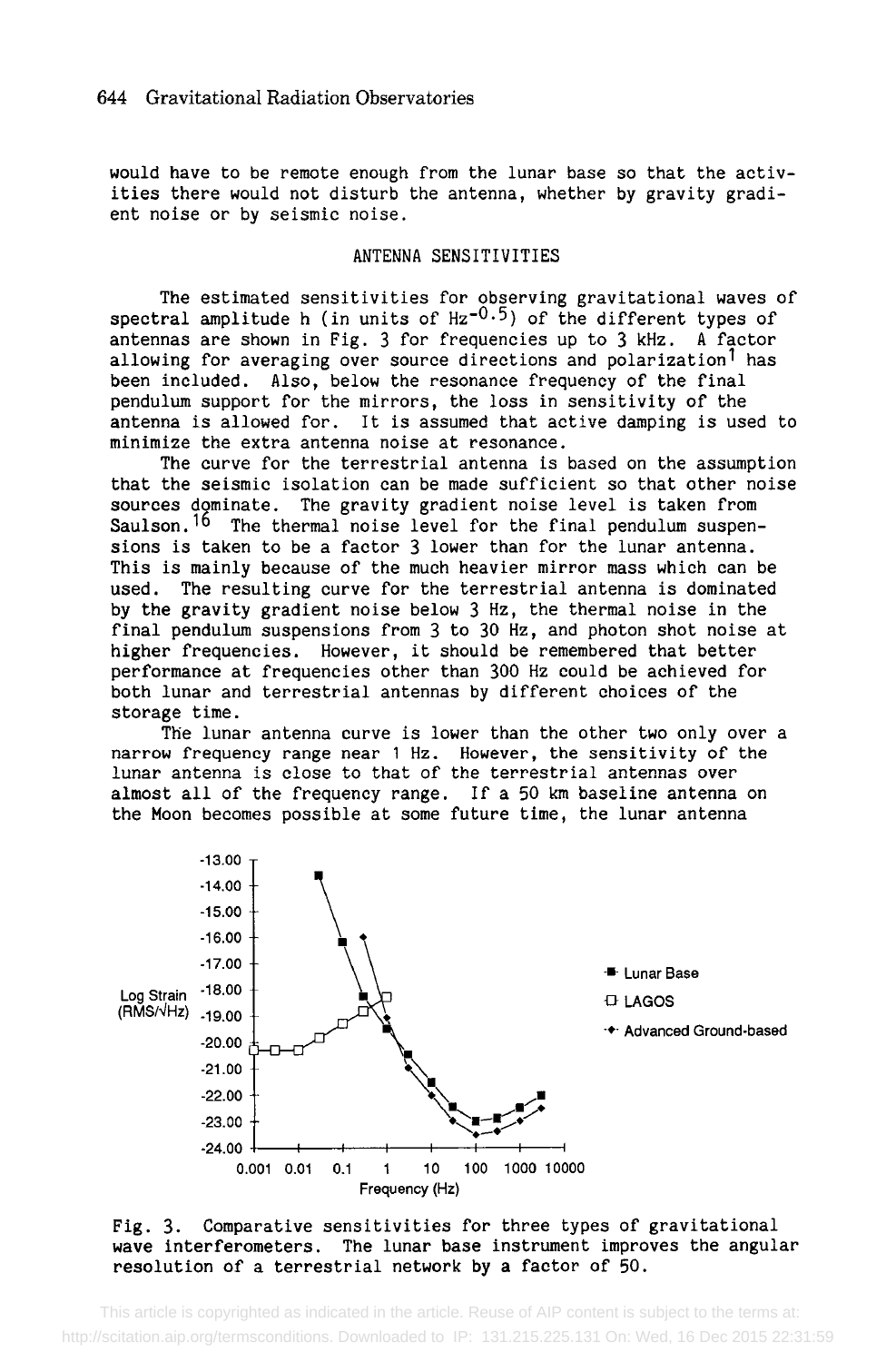sensitivity might exceed that of the terrestrial antennas. The curve for the Laser Gravitational Wave Observatory in Space (LAGOS) is much lower than the other curves at 0.1 Hz and lower frequencies.

#### CONCLUSIONS

Achieving the sensitivity shown in Fig. 3 for a lunar gravitational wave antenna will require technology development efforts in several areas. First, a careful study needs to be made of the overall mass requirements for a lunar gravitational wave antenna. Questions such as how to clamp the mirror masses and other suspended elements for transport, how to provide the initial optical alignment, and what kind of enclosures the optical elements should be mounted in need to be investigated. The optical apparatus might be pictured, for example, as mounted in three to six units, with separate electronics packages. The optical units would be connected together as necessary and covered with insulating material, as required, with care taken to avoid dust problems. Tentative design approaches such as this need to be investigated in order to start the process of obtaining estimates of the overall mass and power requirements.

A second important area is the development of suitable spacequalified stable lasers. Diode-pumped Nd-YAG lasers appear attractive for this purpose because of their high efficiency and long lifetimes. An output power equivalent to 10 W or more in the green is needed.

A third important area is the understanding of thermal noise generating mechanisms in materials for use in support wires for the mirrors. Work on such mechanisms probably will be carried out in connection with terrestrial antenna development, but the emphasis will be on considerably stiffer support wires because of the much larger mirror masses which can be used on the ground. The achievable Q is likely to be higher for thinner wires, and this makes up in part for the lower mass. However, the relationship between wire thickness and Q is not yet well understood. There also is a possibility that thermal noise levels may vary with frequency in a more favorable way than for the velocity damping model which usually is used.  $18$ 

Finally, technology development is needed for the seismic isolation system for the final pendulum support points. Some work on such systems probably will be done in connection with both the broadband antennas and low-frequency antennas for use in terrestrial gravitational wave observatories. However, the resonance frequencies for terrestrial seismic isolation systems are likely to be considerably higher than for the lunar case, so at least different sensor designs are needed for the lunar isolation system. Also, reducing the isolation system mass is important for the lunar case.

Our main conclusion is that a low mass gravitational wave antenna could be designed and placed on the lunar surface at an early date. The operation of this antenna, in combination with the planned terrestrial network of antennas, would provide about a factor 50 improvement in angular resolution for pulsed or short duration periodic signals in the plane of the source, the Moon, and the Earth. This greatly improved resolution would be the major benefit to gravitational wave astronomy. Initial technology development studies for a lunar gravitational wave antenna thus are needed at an early date.